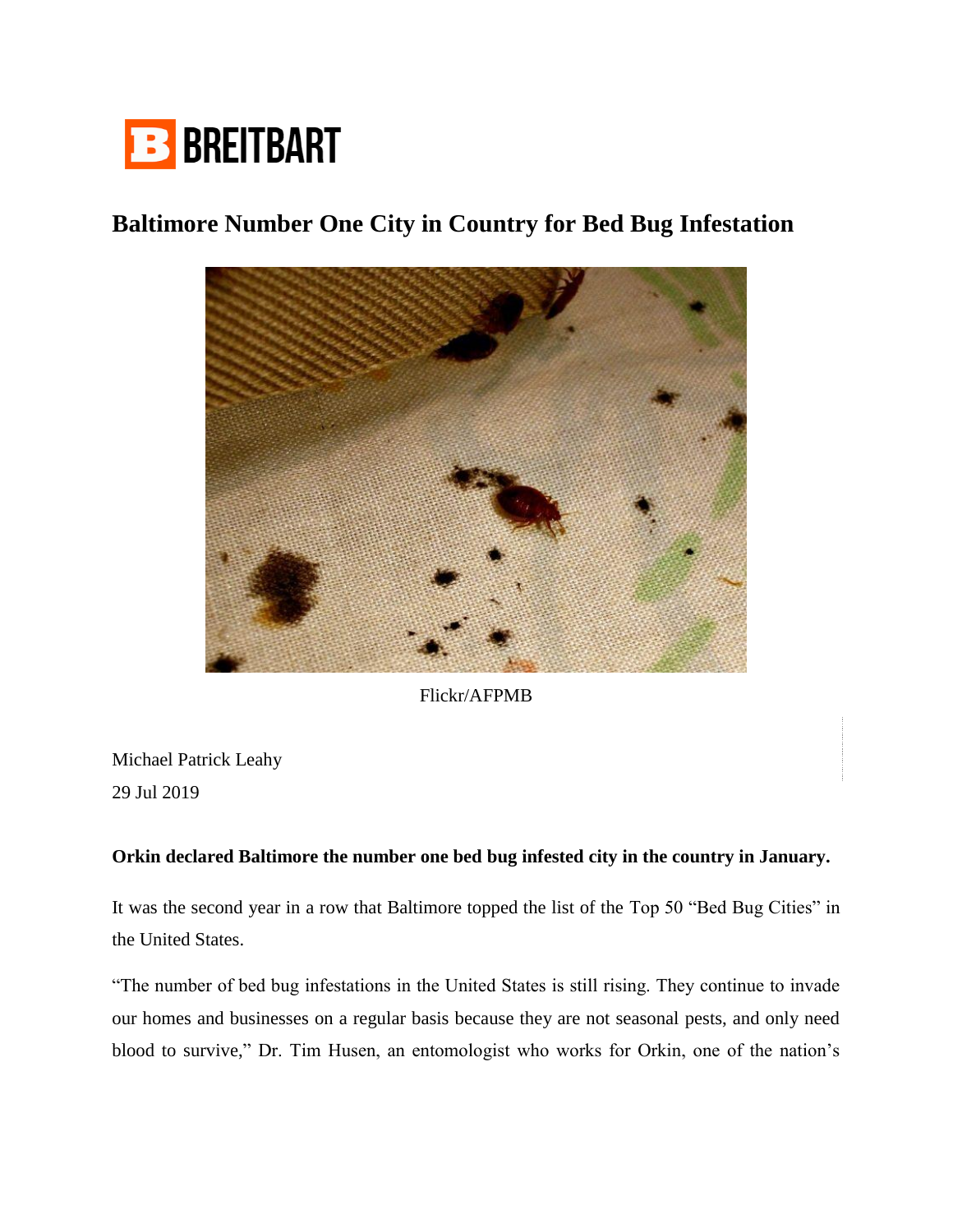leading pest control companies, said in a statement released by the company that accompanied the announcement that Baltimore was once again the bed bug capital of the United States.

"The list is based on treatment data from the metro areas where Orkin performed the most bed bug treatments from December 1, 2016 – November 30, 2017," the Orkin statement said.

The Top Ten cities for bed bug infestation for this one year period were:

- 1. Baltimore
- 2. Washington, D.C.
- 3. Chicago
- 4. Los Angeles
- 5. Columbus, Ohio
- 6. Cincinnati
- 7. Detroit
- 8. New York City
- 9. San Francisco-San Jose-Oakland
- 10. Dallas-Fort Worth

Baltimore was also in Orkin's list of Top Ten "Rattiest Cities" announced in 2018, along with Washington, D.C., Chicago, Los Angeles, Detroit, and New York City.

All six of these pest "double-threat" Top Ten cities are currently run by Democrats, as Breitbart News reported earlier.

Two cities on Orkin's Top Ten list of "Bed Bug Cities" ranked just below the Top Ten "Rattiest Cities."

Columbus, Ohio, fifth on the "Bed Bug Cities" list, was the 25th "Rattiest City."

Cincinnati, sixth on the "Bed Bug Cities" list, was the 20th "Rattiest City."

One metropolitan area–Dallas-Fort Worth–was ranked tenth on the "Bed Bug Cities" list and 12th on the "Rattiest Cities" list.

The San Francisco-San Jose-Oakland metropolitan area was ninth on the "Bed Bug Cities" list, while the city of San Francisco, part of that metropolitan area, was the 5th "Rattiest City."

"Bed bugs cannot be completely prevented so early detection is critical," Orkin advised in its statement.